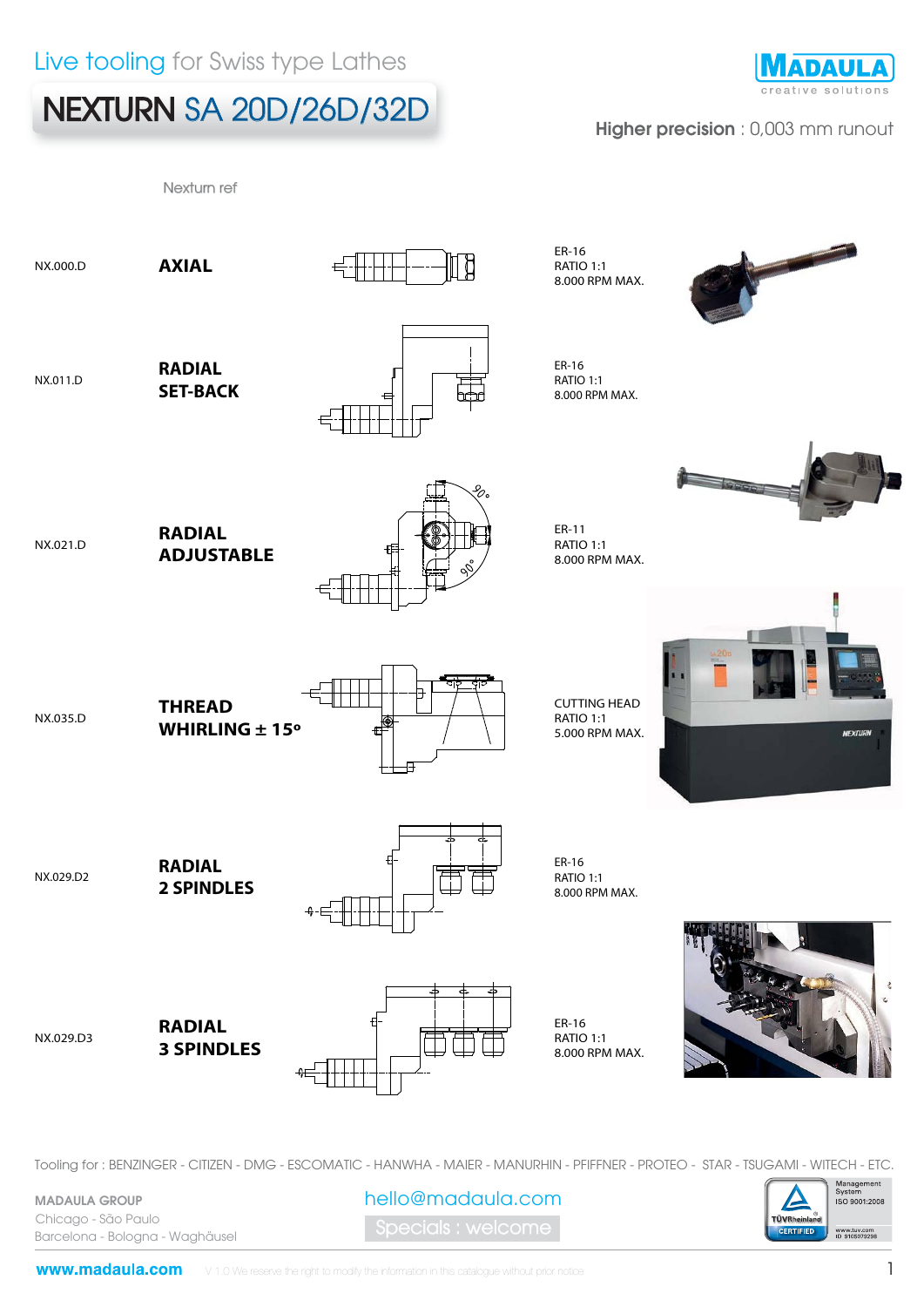# NEXTURN SA 20X/32X/45D



### Higher precision : 0,003 mm runout



Tooling for : BENZINGER - CITIZEN - DMG - ESCOMATIC - HANWHA - MAIER - MANURHIN - PFIFFNER - PROTEO - STAR - TSUGAMI - WITECH - ETC.

MADAULA GROUP Chicago - São Paulo Barcelona - Bologna - Waghäusel

pecials : welcome hello@madaula.com

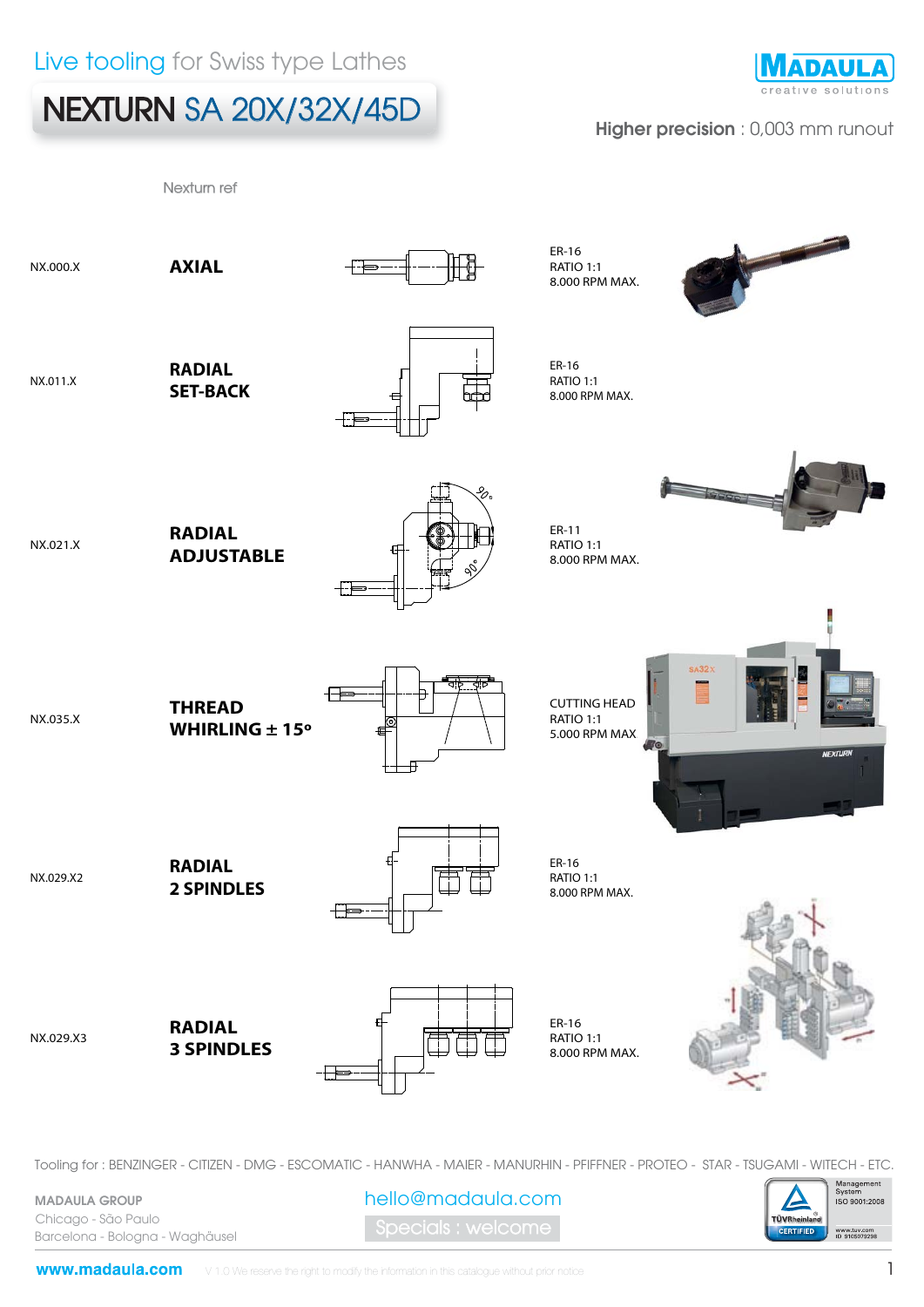## Live tooling for Swiss type Lathes

## NEXTURN SA 20A/26E/32E/38E



#### Higher precision : 0,003 mm runout

Nexturn ref



Tooling for : BENZINGER - CITIZEN - DMG - ESCOMATIC - HANWHA - MAIER - MANURHIN - PFIFFNER - PROTEO - STAR - TSUGAMI - WITECH - ETC.

MADAULA GROUP Chicago - São Paulo Barcelona - Bologna - Waghäusel

pecials : welcome hello@madaula.com